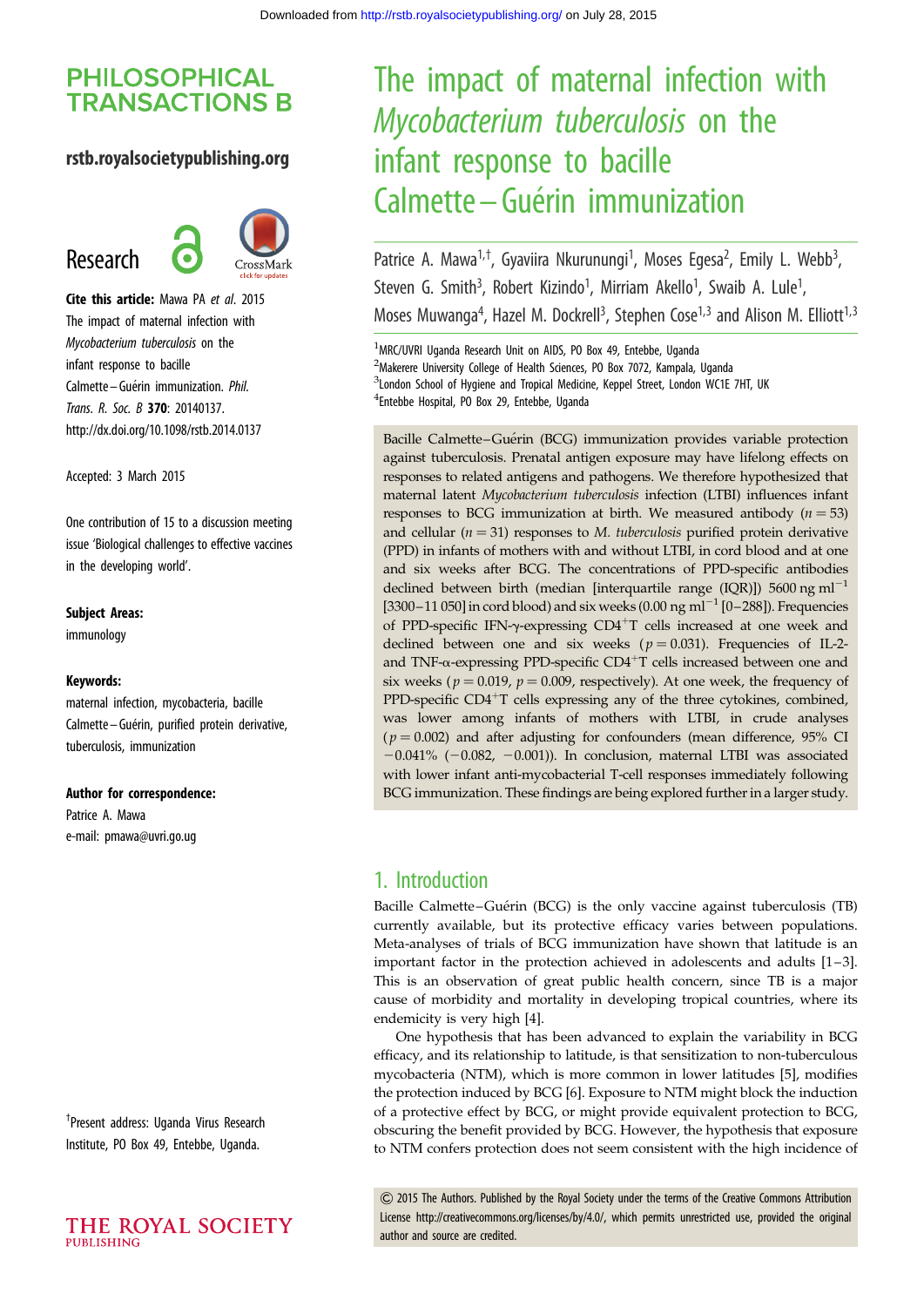TB in tropical countries. It is recommended for BCG to be given at birth in low income settings [[7](#page-7-0)]. In Uganda, hospital-born infants are immunized within hours of birth, before discharge [\[8\]](#page-7-0). In studies where BCG is administered early in life, BCG induces strikingly different profiles of immune response in Africa compared with the UK [[9](#page-7-0)]. For infants immunized some months after birth, prior sensitization has been attributed to early exposure to environmental mycobacteria [[10\]](#page-7-0). This is likely to contribute, but we postulate that intrauterine exposures may result in a more significant modification in the profile of response (which may indeed be reflected in the response to subsequent exposure to environmental mycobacteria, to BCG, or to TB).

Latent Mycobacterium tuberculosis infection (LTBI) is thought to involve a dynamic relationship between mycobacteria and the immune system. Individuals with LTBI may have circulating antigen and higher concentrations of TB-specific antibodies than those without infection. Mycobacterial antigens have been found to cross the placenta in murine models [\[11](#page-7-0)]. Thus, maternal LTBI might lead to exposure to mycobacterial antigens in utero and the development of a modified profile of sensitization [\[12](#page-7-0)], or the induction of tolerance [[13,14\]](#page-7-0) in the fetus. Alternatively, the passive transfer of maternal anti-mycobacterial antibodies, by providing passive immunity, might interfere with the ability of the BCG vaccine to elicit protective cellular responses. Maternal LTBI could also influence the maternal and placental immunological milieu, and hence the fetal and neonatal response on exposure to immunization [[15\]](#page-7-0).

We therefore propose the hypothesis that maternal LTBI influences the neonatal response to BCG (and to M. tuberculosis), rendering the response to BCG less effective and susceptibility to TB greater.

In Uganda, where the annual incidence of tuberculous infection is estimated at 3%, up to 60% of young women of childbearing age are likely to be infected. We present results of a pilot study to investigate the progression of immune responses to mycobacterial antigen, and the relationship between maternal infection with M. tuberculosis and infant immune responses, following BCG immunization at birth.

## 2. Material and methods

#### (a) Study design and setting

We investigated healthy infants of mothers with and without LTBI. Women residing within the study area (Entebbe Municipality and Katabi sub-county, Wakiso district, Uganda) and delivering in Entebbe General Hospital were eligible for inclusion. Pregnant women were given prior information about the study during antenatal visits. On admission in early labour they were approached for consent if they were willing to participate in the study, had a normal singleton pregnancy and were HIV negative (based on antenatal records). Following consent, cord blood was obtained at delivery. After delivery, a brief questionnaire was completed and BCG immunization was given to the neonates before discharge from hospital. A single batch of the BCG vaccine, BCG-Russia (BCG-1 Moscow strain, Serum Institute of India, India) was used. BCG was administered intradermally for all infants within 48 h of birth.

Neonates were excluded if cord blood was not obtained, the delivery was complicated, birth weight was below 2500 g, or if the neonate presented with significant congenital abnormalities or was clinically unwell, as judged by the midwife.

Mothers were asked to return to the clinic one week after delivery. At this time, a maternal blood sample was obtained for investigation of LTBI by T-SPOT.TB assay (Oxford Immunotec, Abingdon, UK) and a tuberculin skin test (TST; 2 tuberculin units, Statens Serum Institut, Copenhagen, Denmark) was performed. This was read between 48 and 72 h later and was defined as positive if greater than or equal to 10 mm in diameter. Mothers were regarded as LTBI-positive if both T-SPOT.TB and TST were positive, and LTBI-negative if both were negative. A positive response to ESAT-6 and CFP-10 in the T-SPOT.TB was considered likely to represent M. tuberculosis infection in this setting, although a small number of other mycobacterial species do express these antigens [\[16](#page-7-0)–[19](#page-7-0)].

A repeat HIV test was also performed using the standard rapid test algorithm (usually Determine (Inverness Medical, Tokyo, Japan) confirmed by HIV 1/2 STAT-PAK Dipstick test (Chembio Diagnostic Systems, Medford, NY, USA) with Uni-Gold HIV test (Trinity Biotech plc, Bray, Ireland) as a tie-breaker). Mothers with LTBI were investigated for active TB based on symptoms, sputum examination (if available) and chest X-ray. Mother–baby pairs were excluded if T-SPOT.TB and TST results were discordant or if the mother was found to be HIV-positive.

Peripheral venous blood was obtained from each infant at one and six weeks after BCG immunization. The number of infants included in this pilot study was chosen to be feasible within the time frame and resources available, and analyses were restricted to infants who had relevant results at all time points.

# (b) ELISA for anti-PPD and anti-tetanus toxoid total IgG antibodies

Total plasma immunoglobulin(Ig)G specific for PPD and tetanus toxoid (TT) was assayed using an 'in-house' indirect enzymelinked immunosorbent assay (ELISA). Briefly, flat-bottomed 96-well Microlon plates (Greiner Bio-one, Germany) were coated with purified IgG standard (GenScript, NJ, USA) in bicarbonate coating buffer at maximum concentration of 0.625  $\mu$ g ml<sup>-1</sup> and minimum concentration of 0.01  $\mu$ g ml<sup>-1</sup>, and PPD (10  $\mu$ g ml<sup>-1</sup>, RT 50, Statens Serum Institut, Copenhagen, Denmark) or TT (12.12 Lf/ml, T155-1, Statens Serum Institut, Copenhagen, Denmark). Each PPD and TT well had a control comprising 0.1% Marvel milk powder (Premier International Foods, UK) in coating buffer. After overnight incubation, the plates were blocked with 150  $\mu$ l well<sup>-1</sup> of 1% milk powder/PBS for 1 h at room temperature. Samples diluted 1 in 100 in 0.1% milk powder/PBS were added to the plates and left overnight at  $4^{\circ}$ C. Polyclonal anti-human IgG horseradish peroxidase (Poly HRP,  $0.5 \,\mu\text{g}\text{ ml}^{-1}$ , Dako, Denmark) was added at 50  $\mu$ l well<sup>-1</sup> and plates incubated for 1 h at room temperature. A total of 100  $\mu$ l well<sup>-1</sup> of o-phenylenediamine (OPD, Sigma-Aldrich, MO, USA) substrate mixture (3 mg OPD, 0.1 M citric acid, 0.2 M Na<sub>2</sub>HPO<sub>4</sub>, 3  $\mu$ l 30% hydrogen peroxide in distilled water) was added for 15 min at room temperature (in the dark). The reaction was stopped with  $25 \mu l$  well<sup>-1</sup> 2 M sulfuric acid and the plates were read at test wavelength 490 nm and reference wavelength 630 nm using an MRX1.1 plate reader and GEN5 1.07 software (BioTek Instruments, Inc., VT, USA). The sensitivity of the test was determined as the lowest standard concentration above which antibody concentrations were detectable  $(0.01 \ \mu g \ m l^{-1}).$ 

## (c) Separation of mononuclear cells

Mononuclear cells were isolated from cord blood, and from infant blood obtained at one and six weeks after birth, by standard Ficoll-Paque (Sigma-Aldrich) density gradient centrifugation, and cryopreserved in 50% fetal calf serum (FCS) (Sigma-Aldrich), 40% RPMI 1640 medium (Life Technologies Corporation, NY, USA) containing 2 mM L-glutamine, 100 U ml<sup>-1</sup> penicillin G, 100  $\mu$ g ml<sup>-1</sup>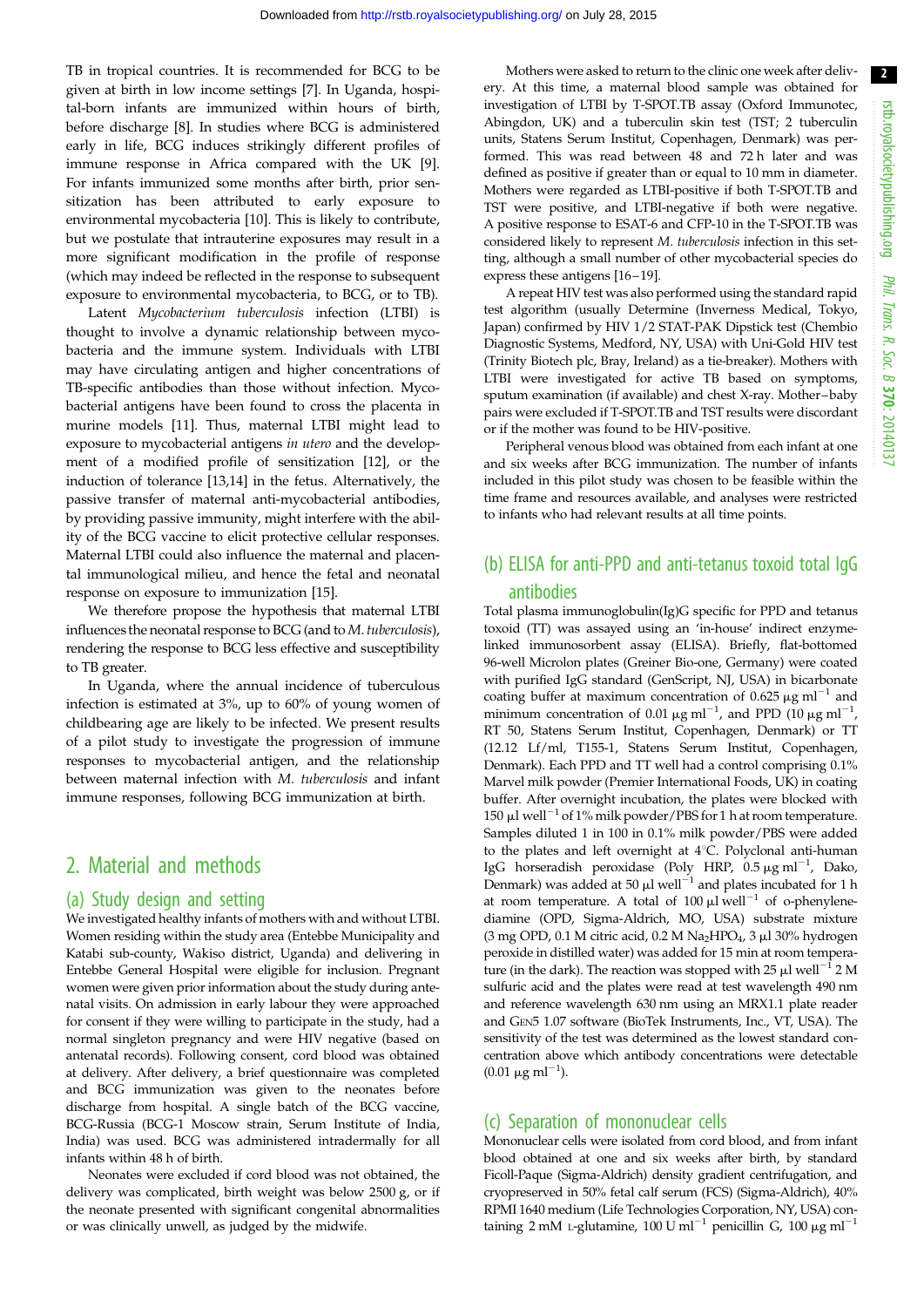3

streptomycin sulfate and HEPES and 10% dimethylsulfoxide (DMSO) (Sigma-Aldrich) according to standard protocols.

#### (d) Intracellular cytokine staining assay

The cells were thawed and rested for 24 h at  $37^{\circ}$ C in  $5\%$  CO<sub>2</sub>, viability and numbers were checked using Cellometer Vision Cell Profiler (Nexcelom Bioscience, LLC-Lawrence, MA, USA), and cells were stimulated with M. tuberculosis-purified protein derivative (PPD,  $20 \mu g$  ml<sup>-1</sup>, RT 50, Statens Serum Institut, Copenhagen, Denmark). Medium alone was used as a negative control, and staphylococcal enterotoxin B (SEB, 200 ng ml<sup>-1</sup>, Sigma-Aldrich) served as a positive control. The co-stimulatory antibodies anti-CD28 and anti-CD49d (1  $\mu$ g ml<sup>-1</sup>, BD Biosciences, San Jose, CA, USA) were included in all conditions. The cells were incubated at  $37^{\circ}$ C in 5% CO<sub>2</sub> for a total of 24 h. Brefeldin A (10  $\mu$ g ml<sup>-1</sup>, Sigma-Aldrich) was added to SEB wells after 2 h, and to PPD and negative control wells after 20 h. The cells were then stained with aqua viability dye (Life Technologies, OR, USA), and antibodies directed against the following human molecules: CD3 (QDot655, S4.1) and CD4 (QDot605, S3.50), both obtained from Life Technologies, OR, USA; CD8 (BV570, RPA-T8, BioLegend, San Diego, CA, USA); and IFN-g (APC, B27), TNF- $\alpha$  (PE-Cy7, Mab11) and IL-2 (FITC, 5344.111), all obtained from BD Biosciences, NJ, USA. Stained cells were acquired on an LSRII flow cytometer (BD Biosciences, NJ, USA). Flow cytometry was not performed blinded to the maternal LTBI status, but the infants' samples were tested in a randomized sequence to limit the possibility of bias in the results due to day-to-day variation in the assay.

#### (e) Statistical analysis

Antibody concentrations were summarized using medians and interquartile ranges (IQR) and compared between different time points using paired t-test. Antibody levels showed a skewed distribution with large numbers of undetectable results, therefore results were transformed to  $log_{10}$  (antibody concentration + 1) for graphical presentation. Flow cytometry data were analysed using FLOWJO v. 9.5.2 (Tree Star Inc., Ashland, OR, USA). Results were expressed as the frequency of positive events above the negative control. PRISM v6.0e (GraphPad software, Inc., La Jolla, CA, USA) was used for crude analyses and data presentation. Characteristics of mothers with and without LTBI were compared using the Mann–Whitney U-test. Responses at different time points were compared using the Wilcoxon signed-rank test. Differences in responses between LTBI exposed and unexposed infants were analysed using the Mann–Whitney test. STATA v. 13.0 (College Station, TX, USA) was used for multivariable linear regression to adjust for potential confounders (maternal age, gravidity status and infant gender), with 95% confidence intervals (CI) estimated by bootstrapping. Only three mothers had helminth infections and therefore this was not included as potential confounder. Results from regression analyses were presented as crude and adjusted mean difference (95% CI). p-Values of less than 0.05 were considered statistically significant.

## 3. Results

#### (a) Participant characteristics

Between February and May 2012, 175 women were approached to participate and 145 were enrolled in the study [\(figure 1](#page-3-0)). Fifty-one enrolled mothers were excluded, in most cases because contact details were not taken and they could not be traced when they defaulted from further follow-up. The remaining 94 mothers were tested for LTBI. Of these 23 were excluded, in most cases for discordant LTBI results.

Twenty-one mothers were identified as LTBI-positive and 50 as LTBI-negative. None of the mothers was found to be infected with HIV on repeat testing.

Mothers with LTBI, compared to those without, were older (mean age 27.5 versus 23 years,  $p = 0.002$ ), less likely to be primigravida (32% versus 48%,  $p < 0.001$ ) and less likely to have a BCG scar (47% versus 70%,  $p < 0.001$ ), and their children were more likely to be male  $(53\% \text{ versus } 35\%, p < 0.001)$ .

#### (b) Longitudinal changes in IgG concentration

Plasma samples obtained from cord blood and infant samples collected at one and six weeks after neonatal BCG immunization were analysed for IgG specific for PPD and TT using ELISA. The main outcome of interest was the IgG response to PPD. TT-specific antibodies were assayed for comparison. Fifty-three samples were assayed at each time point, 15 from infants of mothers with LTBI and 38 from infants of mothers without LTBI. The distribution of concentrations of IgG specific for PPD and TT in the three sample types is illustrated in [figure 2](#page-4-0). Compared to the concentration in cord blood (median [IQR]:  $5600 \text{ ng ml}^{-1}$  [3300-11 050]), PPD-specific IgG concentrations decreased at one week after birth (175 ng ml<sup>-1</sup> [0-1100],  $p < 0.001$ ) and again at six weeks (0.00 ng ml<sup>-1</sup> [0.00-288],  $p = 0.004$ ; [figure 2](#page-4-0)*a*).

By contrast, the concentration of TT-specific IgG was high in cord blood  $(46\,750 \text{ ng m}^{-1}$   $[42\,000-49\,950]$ , dropped less dramatically by one week after birth (21 125 ng ml<sup>-1</sup> [18 988–22 650]  $p < 0.001$ ) and showed little change between one and six weeks  $(19 550 \text{ ng ml}^{-1} [13 750 - 22 038]$  $p = 0.252$ ; [figure 2](#page-4-0)*b*).

# (c) Longitudinal changes in frequencies of PPD-specific  $CD4^+$  and  $CD8^+$  T cells

The frequency of  $CD4^+$  T cells expressing a PPD-specific IFN-g response increased at one week and decreased at six weeks after birth, compared to responses in cord blood. The difference between frequencies at one and six weeks was statistically significant ( $p = 0.031$ ). By contrast, the frequencies of cells expressing IL-2 and TNF-a were higher at six weeks compared to one week ( $p = 0.018$  and  $p = 0.009$ , respectively; [figure 3](#page-5-0)a).

The frequency of PPD-specific  $CD8<sup>+</sup>$  T cells making any of the three cytokines assessed decreased at six weeks compared with one week ( $p = 0.003$ ), and six weeks compared with cord blood ( $p = 0.044$ ; [figure 3](#page-5-0)b).

There was no correlation between PPD IgG concentrations and frequencies of cytokine-expressing cells in cord blood, or at one and six weeks (data not shown).

# (d) Impact of maternal infection with Mycobacterium tuberculosis on PPD-specific immune responses in infancy

Cord blood samples obtained from infants of mothers with LTBI, compared to those without LTBI, showed a weak trend towards higher T-cell responses ( $p = 0.48$  for IFN- $\gamma$  ([figure 4](#page-6-0)*a*),  $p = 0.20$ for IL-2 [\(figure 4](#page-6-0)b),  $p = 0.27$  for TNF- $\alpha$  (figure 4c),  $p = 0.40$ for all cytokines, combined [\(figure 4](#page-6-0)d)). There was a similar, weak trend in cord blood PPD-specific IgG concentration (data not shown).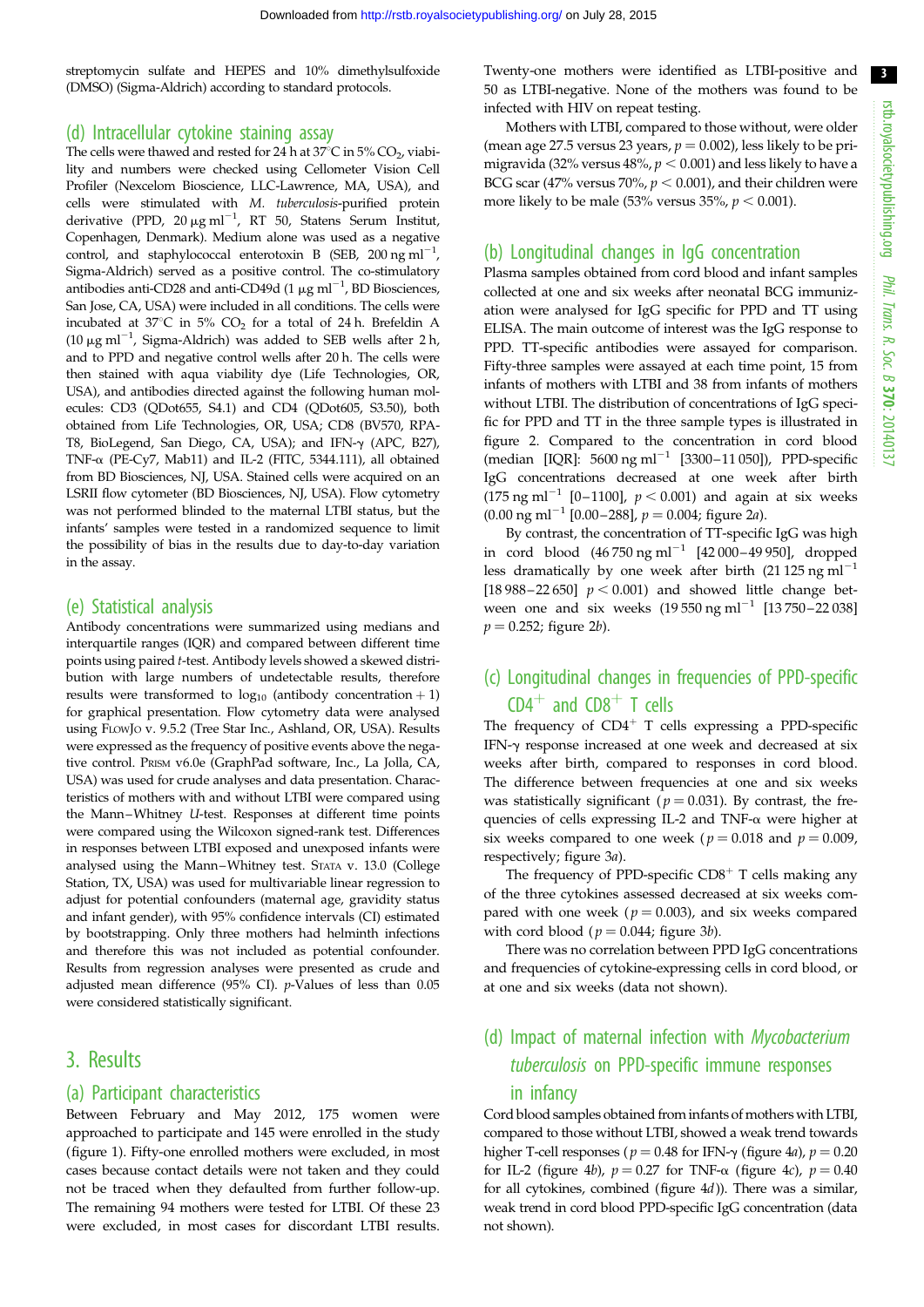<span id="page-3-0"></span>

Figure 1. Flow of participants through the study.

At one week after BCG immunization, in univariable analyses, maternal LTBI was associated with lower frequencies of CD4<sup>+</sup> T cells expressing PPD-specific IFN- $\gamma$  ( $p = 0.015$ , [figure 4](#page-6-0)a) and of  $CD4^+$  T cells expressing any of the three cytokines assessed, combined ( $p = 0.002$ , [figure 4](#page-6-0)d).

The mean number of cells acquired was 38 000, but 12 of the 93 samples analysed had less than 5000 events acquired. These samples came from seven infants. When affected infants were excluded from the analysis, the association between maternal LTBI and lower frequencies of  $CD4^+$  T cells expressing PPD-specific IFN- $\gamma$  at age one week was weakened ( $p = 0.068$ ), but that of TNF- $\alpha$  was strengthened  $(p = 0.045)$  (data not shown). Overall, the evidence for an association between maternal LTBI and infant T helper 1 (Th1) responses was therefore maintained.

In multivariable analyses incorporating all samples, after adjusting for maternal age, maternal gravidity and infant gender, the association between maternal LTBI and frequencies of IFN-g-expressing cells was weaker than in the crude analysis (mean difference (95% confidence interval (CI))  $-0.026\%$  ( $-0.071$ , 0.019), but the association with a reduced

frequency of TNF- $\alpha$ -expressing CD4<sup>+</sup> T cells was stronger  $(-0.012\%$   $(-0.021, -0.003))$ , and the association between maternal LTBI and reduced frequencies of PPD-specific  $CD4<sup>+</sup>$  T cells expressing any of the three cytokines, combined, remained strong (adjusted mean difference,  $95\%$  CI  $-0.041\%$  $(-0.082, -0.001)$ ).

For  $CD8^+$  T cells, there was a similar, weak, association between maternal LTBI and low frequencies of PPD-specific T cells at one week (adjusted mean difference,  $95\%$  CI  $-0.019$  $(-0.042, 0.004)$ ). There were no other differences in CD8<sup>+</sup> T-cell responses between mothers with and without LTBI.

## 4. Discussion

In this study, the course of immune responses to mycobacterial antigen was studied in cord blood and in infants at one and six weeks after neonatal BCG immunization, and the effect of maternal infection with M. tuberculosis on the infant immune response following neonatal BCG immunization was investigated. The immune response was measured by PPD-specific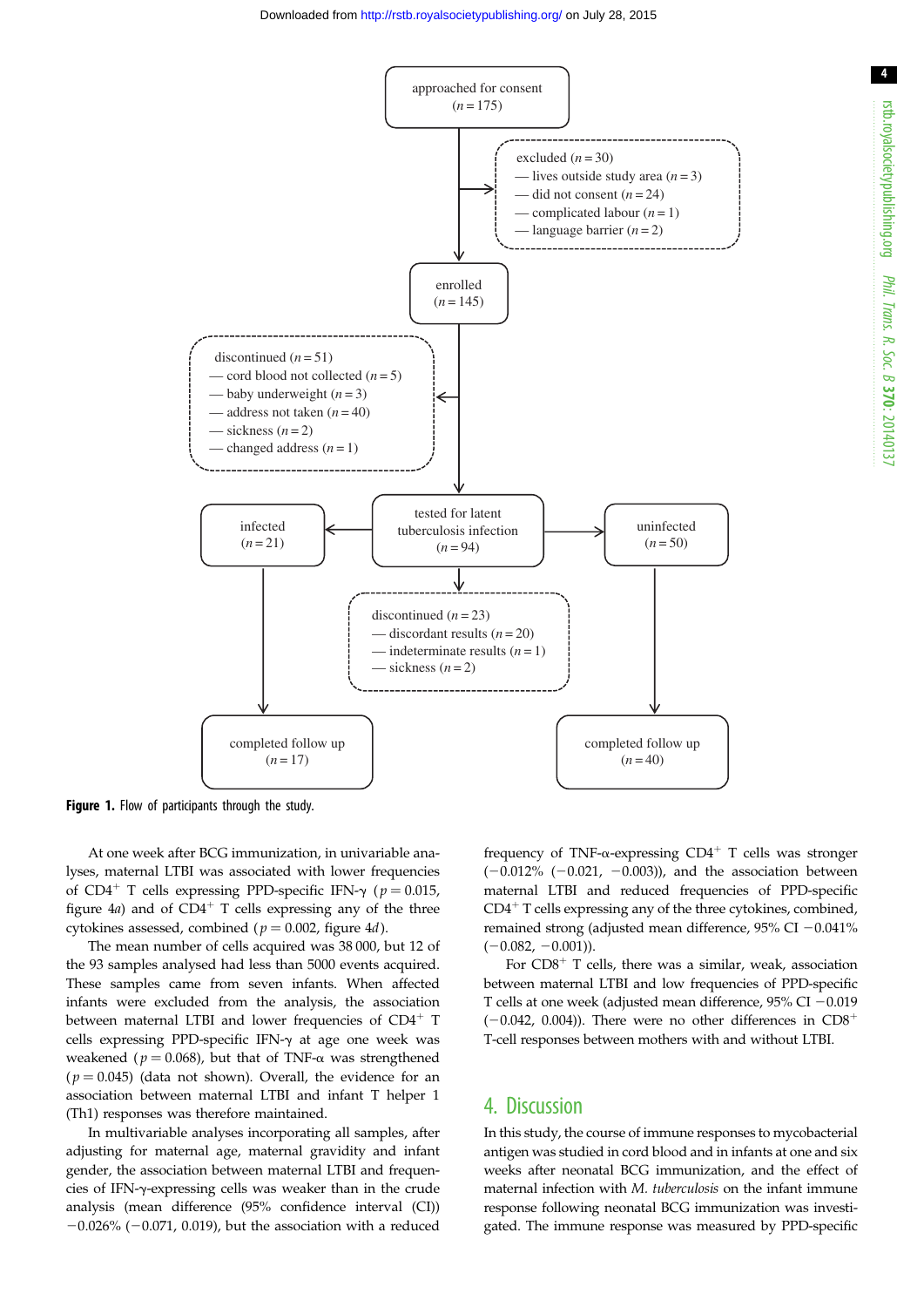5

<span id="page-4-0"></span>![](_page_4_Figure_2.jpeg)

Figure 2. Longitudinal changes in log10 (concentration +1) PPD- (a) and TT-specific (b) IgG concentrations. Cord blood was sampled and infant plasma samples were obtained at one and six weeks; IgG concentrations were measured by ELISA. Each symbol represents an individual. Closed circles represent infants of mothers with LTBI, whereas open circles represent infants of mothers without LTBI. For each plot, the horizontal line represents the median;  $n = 53$  for all three time points.

plasma immunoglobulin-G concentration and frequencies of PPD-specific T cells. Two key observations emerged. First, mycobacteria-specific antibody concentrations dropped rapidly in the first six weeks of life. Second, maternal infection with M. tuberculosis was associated with lower infant T-cell responses one week after BCG immunization.

IgG is transferred from the mother across the placenta to the fetus by use of the neonatal Fc receptor (FcRn) [\[20](#page-7-0)]. Levels of passively transferred antibody to some organisms can remain high for months [\[21](#page-7-0)–23]. We predicted that there would be differences in concentrations of passively transferred PPD-specific antibody between infants of mothers with and without LTBI and that these differences would be sustained to at least six weeks of age. Added to this, there is evidence that BCG induces an antibody response [\[24](#page-8-0)] so infant antibody levels might be supplemented by those derived from the infant's own cells, post-BCG. It was therefore surprising to find that infant PPD-specific antibody concentrations dropped so markedly at one week after BCG immunization, with a further drop at six weeks such that the median response was then effectively zero. By contrast, there was only a gradual decay in maternally derived TTspecific antibodies. We speculate that the PPD-specific antibodies were lost from circulation by binding to the BCG vaccine, or to antigens released by the bacteria, and that this may affect the efficacy of the BCG vaccine. It will be important to further understand this phenomenon and to confirm its influence on BCG immunization during infancy. A randomized comparison of delayed versus immediate BCG immunization would present an opportunity to determine whether neonatal BCG immunization causes the immediate decline of passively transferred antibody and to explore these effects.

The median PPD-specific antibody concentrations in the infants of mothers with LTBI showed a tendency to be higher than for infants of mothers without LTBI. This was consistent with our hypothesis, although not statistically significant, and a larger study is needed to explore this further. If found to be significant, this would provide one possible mechanism for a difference in response to BCG immunization between infants of mothers with and without LTBI.

We report mycobacteria-specific T-cell responses following BCG immunization that are of comparable, but often lower, magnitude than those reported by Soares et al. [\[25](#page-8-0)]. In our study, the frequency of PPD-specific IFN- $\gamma$ -expressing  $CD4<sup>+</sup>$  T cells was highest one week after BCG immunization and decreased at six weeks, while the frequencies of PPDspecific IL-2 and TNF- $\alpha$ -expressing CD4<sup>+</sup> T cells increased at six weeks. Soares et al. [\[25](#page-8-0)] have previously reported a peak in BCG-specific T-cell responses for each of these cytokines at 6–10 weeks after immunization. Our follow-up was too short to allow detection of a later peak. Our study differed from that of Soares et al. in other important respects. For example, our infants received BCG-Russia strain (Serum Institute of India, India), while Soares and colleagues provided Danish strain 1331 (Statens Serum Institut). We, and others, have shown that different BCG strains induce different responses and, in particular, that BCG-Russia induces lower initial responses than BCG Danish [\[26,27](#page-8-0)]. Also, we used frozen mononuclear cells (which may have resulted in lower responses compared to Soares et al., who used fresh whole blood [\[28](#page-8-0)]), stimulated cells for 24 h with PPD rather than for 12 h with BCG, and added brefeldin A at 20 h, compared with 7 h for Soares et al.

PPD-specific T-cell responses in cord blood tended to be higher in infants of mothers with LTBI than those born of mothers without LTBI. Although these differences were not statistically significant, they were consistent with previous studies demonstrating in utero sensitization to PPD among infants from mothers residing in a TB-endemic setting [\[12](#page-7-0)].

We found that maternal infection with M. tuberculosis was associated with lower infant PPD-specific  $CD4^+$  T-cell responses one week after neonatal BCG immunization, especially when the results for all three measured Th1 cytokines were combined. This is an observation of potential public health significance since policy in most tropical countries is for the BCG vaccine to be given at birth, and LTBI is common in these settings. The association was only seen at this early time point, and the implications of this for longer term, protective immunity are not clear. By contrast, in a recent study, Jones et al. [[29\]](#page-8-0) reported no difference in BCG-specific responses between infants exposed or unexposed to maternal M. tuberculosis. Again, there were important differences between our study and that of Jones and colleagues. These include the definition of maternal LTBI (both TST and T-SPOT.TB positive in our study, versus the less stringent QuantiFERON-TB Gold test positive, only, in Jones's study: the broader definition by Jones et al.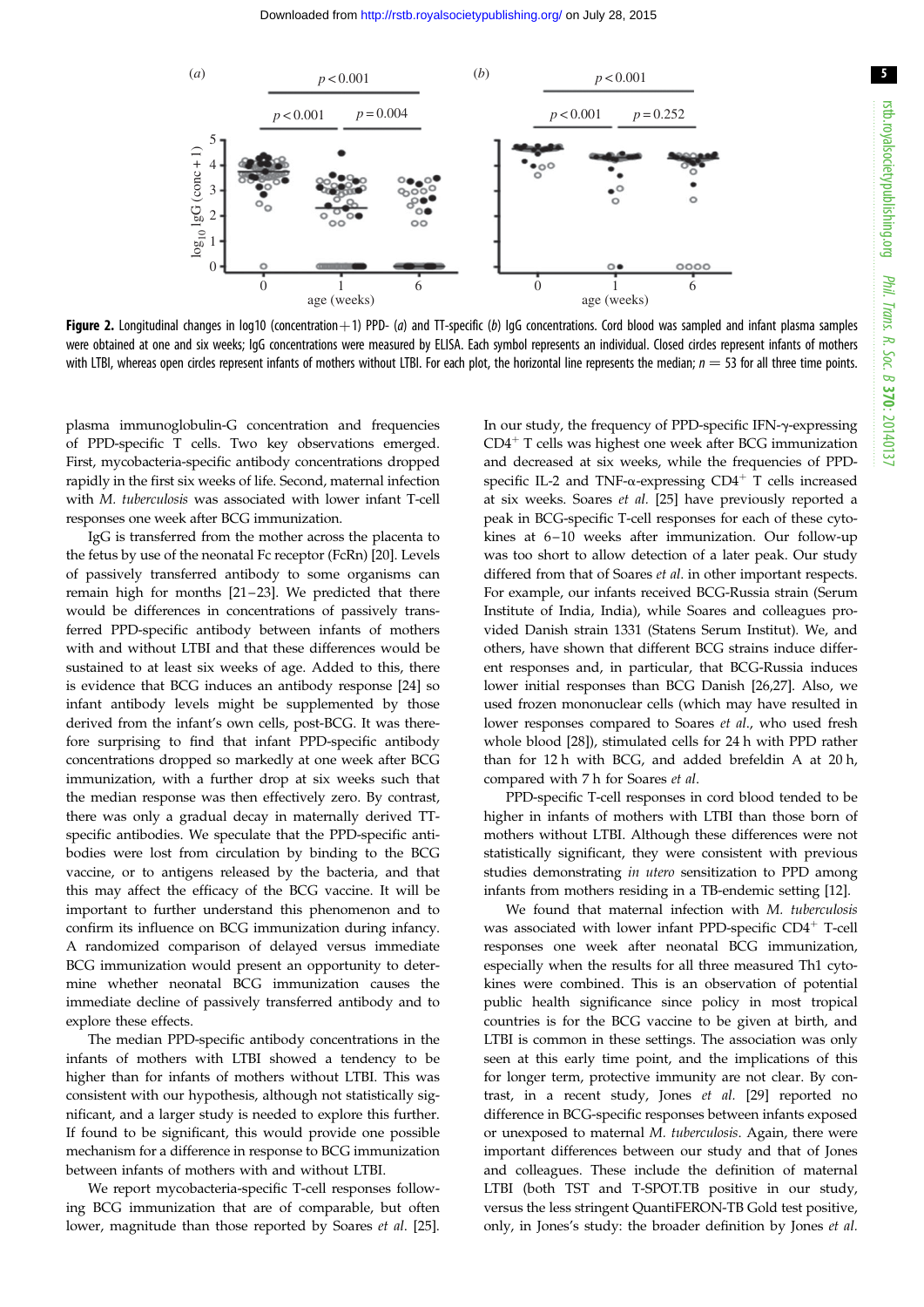<span id="page-5-0"></span>![](_page_5_Figure_0.jpeg)

![](_page_5_Figure_1.jpeg)

 $6\phantom{.0}$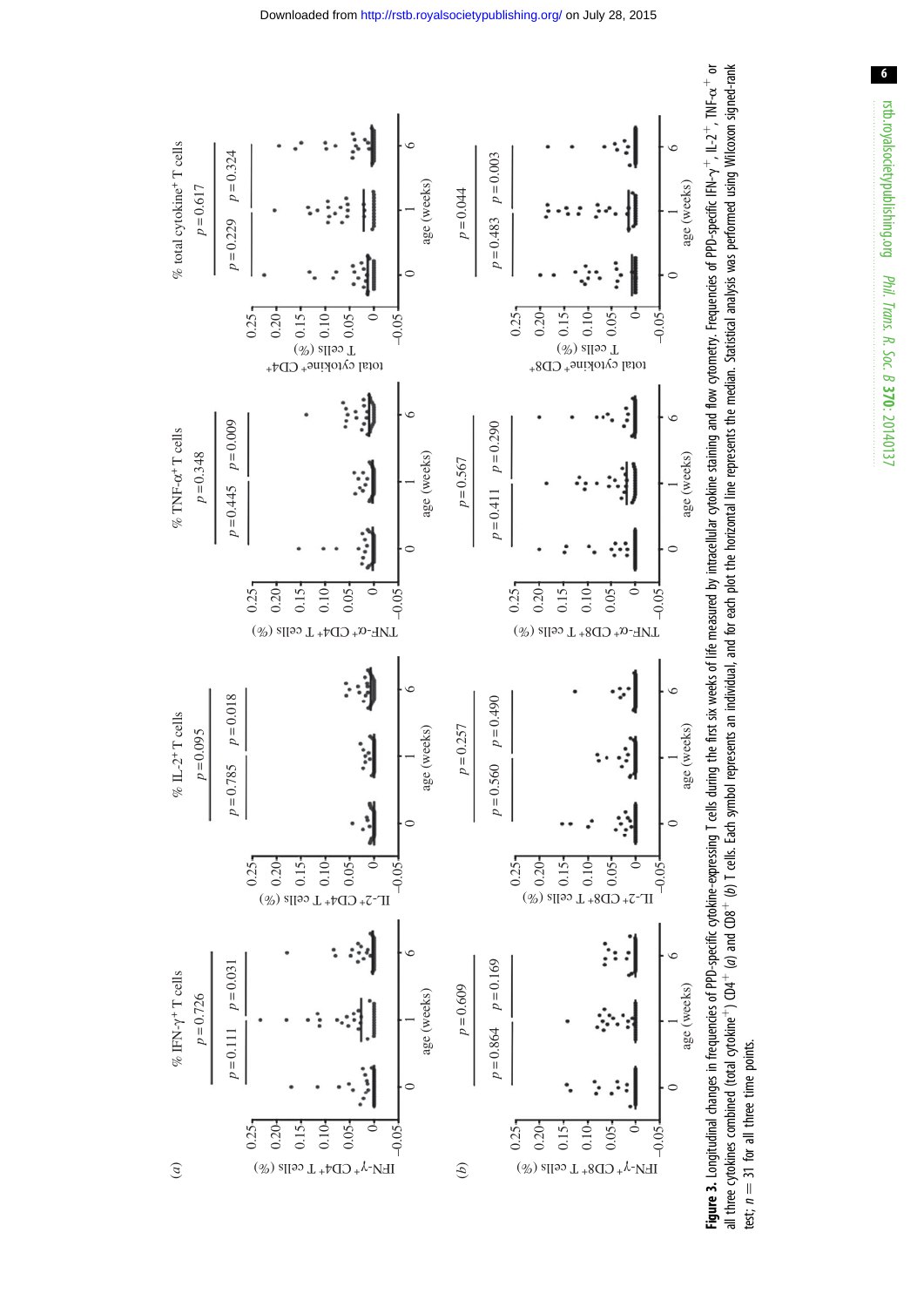Downloaded from<http://rstb.royalsocietypublishing.org/>on July 28, 2015

<span id="page-6-0"></span>![](_page_6_Figure_1.jpeg)

Figure 4. The effect of maternal LTBI on frequencies of PPD-specific CD4<sup>+</sup> T cells. Frequencies for PPD-specific IFN- $\gamma^+$  (a), IL-2<sup>+</sup> (b), TNF- $\alpha^+$  (c) and for all three cytokines combined (total cytokine<sup>+</sup> (d)) cells in cord blood and infant samples obtained at one and six weeks, comparing infants unexposed and exposed to maternal latent M. tuberculosis. Each symbol represents an individual, and for each plot the horizontal line represents the median. Statistical analysis was performed using Mann – Whitney test;  $n = 17$  for infants of mothers without LTBI and 14 for infants of mothers with LTBI.

may have contributed to smaller differences between their LTBI categories). There were differences in BCG strains used (again, Jones et al. used Danish strain 1331, versus BCG-Russia). Again, the schedules of the studies differed: Jones et al. immunized their infants at six weeks of age (rather than at birth) and first assessed responses 10 weeks later (potentially missing a transient early effect, such as we observed). There were also differences in the assays used: Jones et al. used a 6-day whole blood assay, whereas we used a 24-h mononuclear cell stimulation assay.

There are currently no known correlates of protection against TB. The results from this study therefore have to be interpreted with caution. However, if our pilot results are correct, and reflect a true difference in immune response to BCG immunization between infants of mothers with and without LTBI, there may be a need to investigate the effects of treating LTBI in women of childbearing age in endemic countries on the outcome of BCG immunization in their infants.

The sample size for this pilot study was small, and many outcomes were analysed, hence it is possible that some of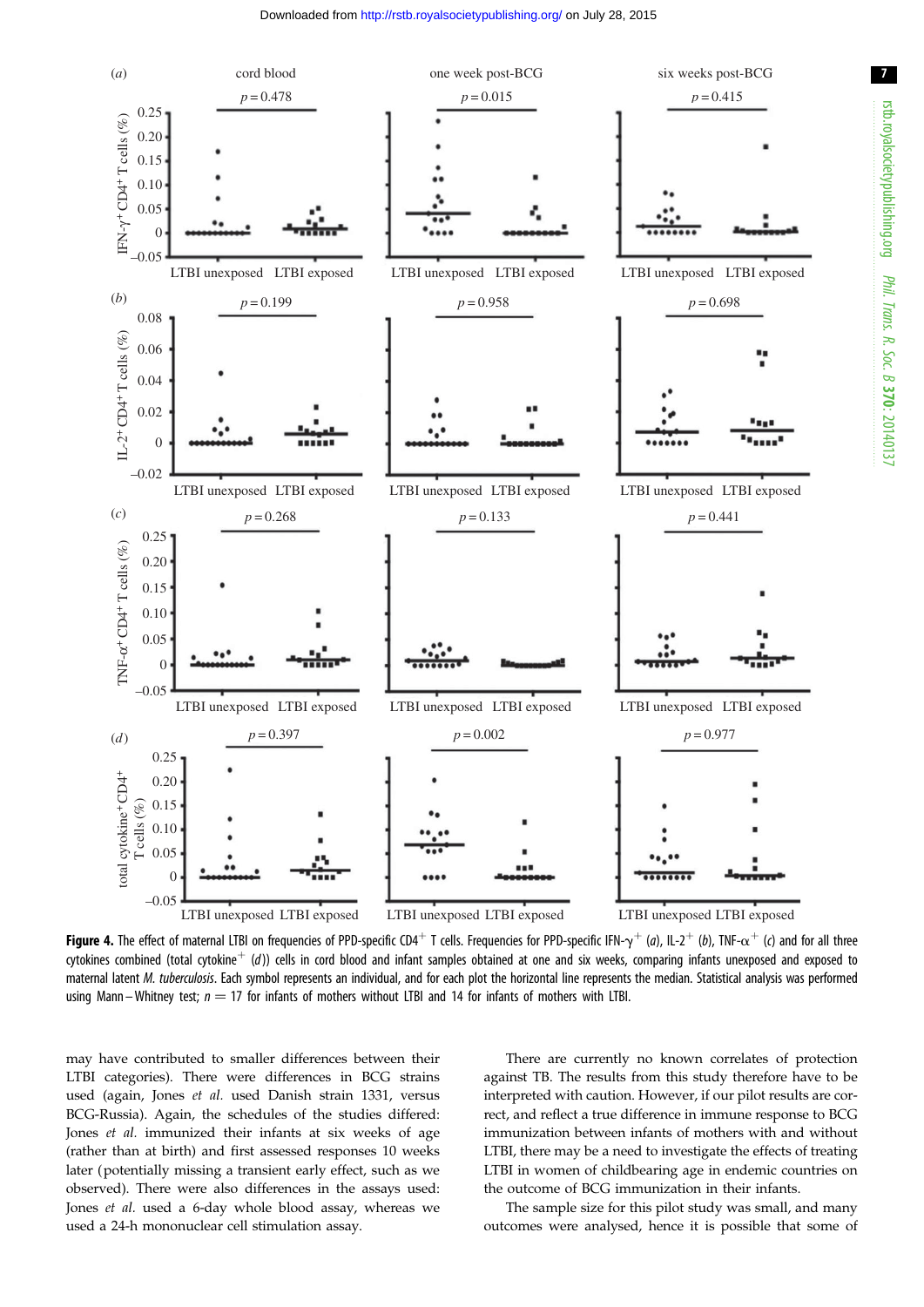8

<span id="page-7-0"></span>our findings could be a consequence of multiple testing. Therefore, our initial results need to be explored further in studies with a larger sample size, and this must also be sufficient to allow adjustment for potential confounders for effects of LTBI. Early, as well as longer term, time points must be included. Small blood volumes were obtained from these infants and these yielded low cell numbers. Low frequencies of mycobacteria-specific T cells imply the need to acquire reasonably large numbers of cells during flow cytometry, and fresh whole blood, processed quickly, is likely to be more informative than frozen cells [[28\]](#page-8-0).

In conclusion, our results suggest that mycobacteriaspecific antibodies in these infants decay rapidly, and that maternal infection with M. tuberculosis is associated with lower infant T-cell responses to BCG immunization. Confirmation of these results will guide the use of BCG and newly developed vaccines in TB endemic areas.

Ethics statement. Ethical approval was given by the Uganda Virus Research Institute Research and Ethics Committee, the Uganda National Council for Science and Technology and the London School of Hygiene and Tropical Medicine. Written, informed consent was obtained from participating women for themselves and their infants.

Acknowledgements. We thank the participants and the members of the teams that were involved in this study: the Co-infection Studies Programme (CiSP) and Entebbe General Hospital. In particular, we are grateful to Dr Diana Rutebarika, the CiSP nurses (Caroline Ninsiima, Ester Nakazibwe and Florence Akello), the midwives of the Entebbe Hospital Maternity Department and the laboratory staff (Dennison Kizito for managing laboratory issues and Gloria Oduru for blood sample collection and carrying out tests at the research clinic laboratory). We are grateful to Andrew Lule who helped with this study during his internship.

Funding statement. The research leading to these results received funding from the European Community's Seventh Framework Programme (FP7/2007–2013) under EC-GA no. 241642. A.M.E. is supported by a Wellcome Trust Senior Fellowship in Clinical Research (095778). P.A.M. and S.G.S. are supported by an MRC grant (MR/K019708/1). P.A.M. is further supported by a Commonwealth Scholarships Commission PhD scholarship.

Author contributions. A.M.E. conceived the study. P.A.M., S.C. and A.M.E. designed the study. P.A.M. coordinated the study together with M.M., S.A.L. and R.K., carried out the immunoassays under the supervision of S.C., performed the data analysis under the supervision of E.L.W., drafted the manuscript and coordinated the writing of the manuscript. G.N. conducted the T-SPOT.TB tests. M.E. participated in the flow cytometry assays and analysis. M.A. participated in recruitment and study monitoring. P.A.M., E.L.W., S.C., S.G.S., H.M.D. and A.M.E. contributed to discussion and interpretation of the results. P.A.M., E.L.W., S.G.S., M.M., H.M.D., S.C. and A.M.E. participated in writing the manuscript. All the authors read and approved the final manuscript.

Conflict of interests. We have no competing interests.

# **References**

- 1. Abubakar I et al. 2013 Systematic review and meta-analysis of the current evidence on the duration of protection by bacillus Calmette– Guerin vaccination against tuberculosis. Health Technol. Assess. 17, 1 – 372, v– vi. ([doi:10.3310/](http://dx.doi.org/10.3310/hta17370) [hta17370\)](http://dx.doi.org/10.3310/hta17370)
- 2. Colditz GA et al. 1994 Efficacy of BCG vaccine in the prevention of tuberculosis. Meta-analysis of the published literature. JAMA 271, 698– 702. ([doi:10.](http://dx.doi.org/10.1001/jama.1994.03510330076038) [1001/jama.1994.03510330076038\)](http://dx.doi.org/10.1001/jama.1994.03510330076038)
- 3. Fine PE. 1995 Variation in protection by BCG: implications of and for heterologous immunity. Lancet 346, 1339– 1345. ([doi:10.1016/S0140-](http://dx.doi.org/10.1016/S0140-6736(95)92348-9) [6736\(95\)92348-9\)](http://dx.doi.org/10.1016/S0140-6736(95)92348-9)
- 4. Corbett EL, Watt CJ, Walker N, Maher D, Williams BG, Raviglione MC, Dye C. 2003 The growing burden of tuberculosis: global trends and interactions with the HIV epidemic. Arch. Intern. Med. 163, 1009 – 1021. [\(doi:10.1001/archinte.163.9.1009\)](http://dx.doi.org/10.1001/archinte.163.9.1009)
- Edwards LB, Acquaviva FA, Livesay VT, Cross FW, Palmer CE. 1969 An atlas of sensitivity to tuberculin, PPD-B, and histoplasmin in the United States. Am. Rev. Respir. Dis. 99, 1– 132.
- 6. Weir RE et al. 2006 The influence of previous exposure to environmental mycobacteria on the interferon-gamma response to bacille Calmette – Guerin vaccination in southern England and northern Malawi. Clin. Exp. Immunol. **146**, 390-399. [\(doi:10.1111/j.1365-2249.2006.03222.x\)](http://dx.doi.org/10.1111/j.1365-2249.2006.03222.x)
- 7. Zwerling A, Behr MA, Verma A, Brewer TF, Menzies D, Pai M. 2011 The BCG World Atlas: a database of global BCG vaccination policies and practices. PLoS Med. 8, e1001012. ([doi:10.1371/journal.pmed.](http://dx.doi.org/10.1371/journal.pmed.1001012) [1001012\)](http://dx.doi.org/10.1371/journal.pmed.1001012)
- 8. Uganda Bureau of Statistics. 2011 Uganda Demographic and Health Survey 2011. Kampala, Uganda: Uganda Bureau of Statistics.
- 9. Lalor MK et al. 2011 BCG vaccination induces different cytokine profiles following infant BCG vaccination in the UK and Malawi. J. Infect. Dis. 204, 1075 – 1085. [\(doi:10.1093/infdis/jir515](http://dx.doi.org/10.1093/infdis/jir515))
- 10. Burl S, Adetifa UJ, Cox M, Touray E, Whittle H, McShane H, Rowland-Jones SL, Flanagan KL. 2010 The tuberculin skin test (TST) is affected by recent BCG vaccination but not by exposure to non-tuberculosis mycobacteria (NTM) during early life. PLoS ONE 5, e12287. [\(doi:10.](http://dx.doi.org/10.1371/journal.pone.0012287) [1371/journal.pone.0012287](http://dx.doi.org/10.1371/journal.pone.0012287))
- 11. Rahman MJ, Degano IR, Singh M, Fernandez C. 2010 Influence of maternal gestational treatment with mycobacterial antigens on postnatal immunity in an experimental murine model. PLoS ONE 5, e9699. ([doi:10.1371/journal.pone.0009699\)](http://dx.doi.org/10.1371/journal.pone.0009699)
- 12. Malhotra I et al. 1997 In utero exposure to helminth and mycobacterial antigens generates cytokine responses similar to that observed in adults. J. Clin. Invest. 99, 1759– 1766. ([doi:10.1172/](http://dx.doi.org/10.1172/JCI119340) [JCI119340\)](http://dx.doi.org/10.1172/JCI119340)
- 13. Gebreegziabiher D, Desta K, Desalegn G, Howe R, Abebe M. 2014 The effect of maternal helminth infection on maternal and neonatal immune function and immunity to tuberculosis. PLoS ONE 9, e93429. ([doi:10.1371/journal.pone.0093429](http://dx.doi.org/10.1371/journal.pone.0093429))
- 14. Potian JA, Rafi W, Bhatt K, McBride A, Gause WC, Salgame P. 2011 Preexisting helminth infection induces inhibition of innate pulmonary antituberculosis defense by engaging the IL-4 receptor pathway. J. Exp. Med. 208, 1863 - 1874. [\(doi:10.](http://dx.doi.org/10.1084/jem.20091473) [1084/jem.20091473\)](http://dx.doi.org/10.1084/jem.20091473)
- 15. Holt PG, Strickland DH. 2009 Soothing signals: transplacental transmission of resistance to asthma and allergy. J. Exp. Med. 206, 2861 – 2864. [\(doi:10.](http://dx.doi.org/10.1084/jem.20092469) [1084/jem.20092469\)](http://dx.doi.org/10.1084/jem.20092469)
- 16. Harboe M, Oettinger T, Wiker HG, Rosenkrands I, Andersen P. 1996 Evidence for occurrence of the ESAT-6 protein in Mycobacterium tuberculosis and virulent Mycobacterium bovis and for its absence in Mycobacterium bovis BCG. Infect. Immun. 64,  $16 - 22.$
- 17. Colangeli R, Spencer JS, Bifani P, Williams A, Lyashchenko K, Keen MA, Hill PJ, Belisie J, Gennaro ML. 2000 MTSA-10, the product of the Rv3874 gene of Mycobacterium tuberculosis, elicits tuberculosisspecific, delayed-type hypersensitivity in guinea pigs. Infect. Immun. 68, 990– 993. [\(doi:10.1128/IAI.](http://dx.doi.org/10.1128/IAI.68.2.990-993.2000) [68.2.990-993.2000](http://dx.doi.org/10.1128/IAI.68.2.990-993.2000))
- 18. Pollock JM, Andersen P. 1997 The potential of the ESAT-6 antigen secreted by virulent mycobacteria for specific diagnosis of tuberculosis. J. Infect. Dis. 175, 1251– 1254. ([doi:10.1086/593686\)](http://dx.doi.org/10.1086/593686)
- 19. Skjot RL, Oettinger T, Rosenkrands I, Ravn P, Brock I, Jacobsen S, Andersen P. 2000 Comparative evaluation of low-molecular-mass proteins from Mycobacterium tuberculosis identifies members of the ESAT-6 family as immunodominant T-cell antigens. Infect. Immun. 68, 214– 220. ([doi:10.](http://dx.doi.org/10.1128/IAI.68.1.214-220.2000) [1128/IAI.68.1.214-220.2000](http://dx.doi.org/10.1128/IAI.68.1.214-220.2000))
- 20. Simister NE, Rees AR. 1985 Isolation and characterization of an Fc receptor from neonatal rat small intestine. Eur. J. Immunol. **15**, 733-738. ([doi:10.1002/eji.1830150718](http://dx.doi.org/10.1002/eji.1830150718))
- 21. Ochola R, Sande C, Fegan G, Scott PD, Medley GF, Cane PA, Nokes DJ. 2009 The level and duration of RSV-